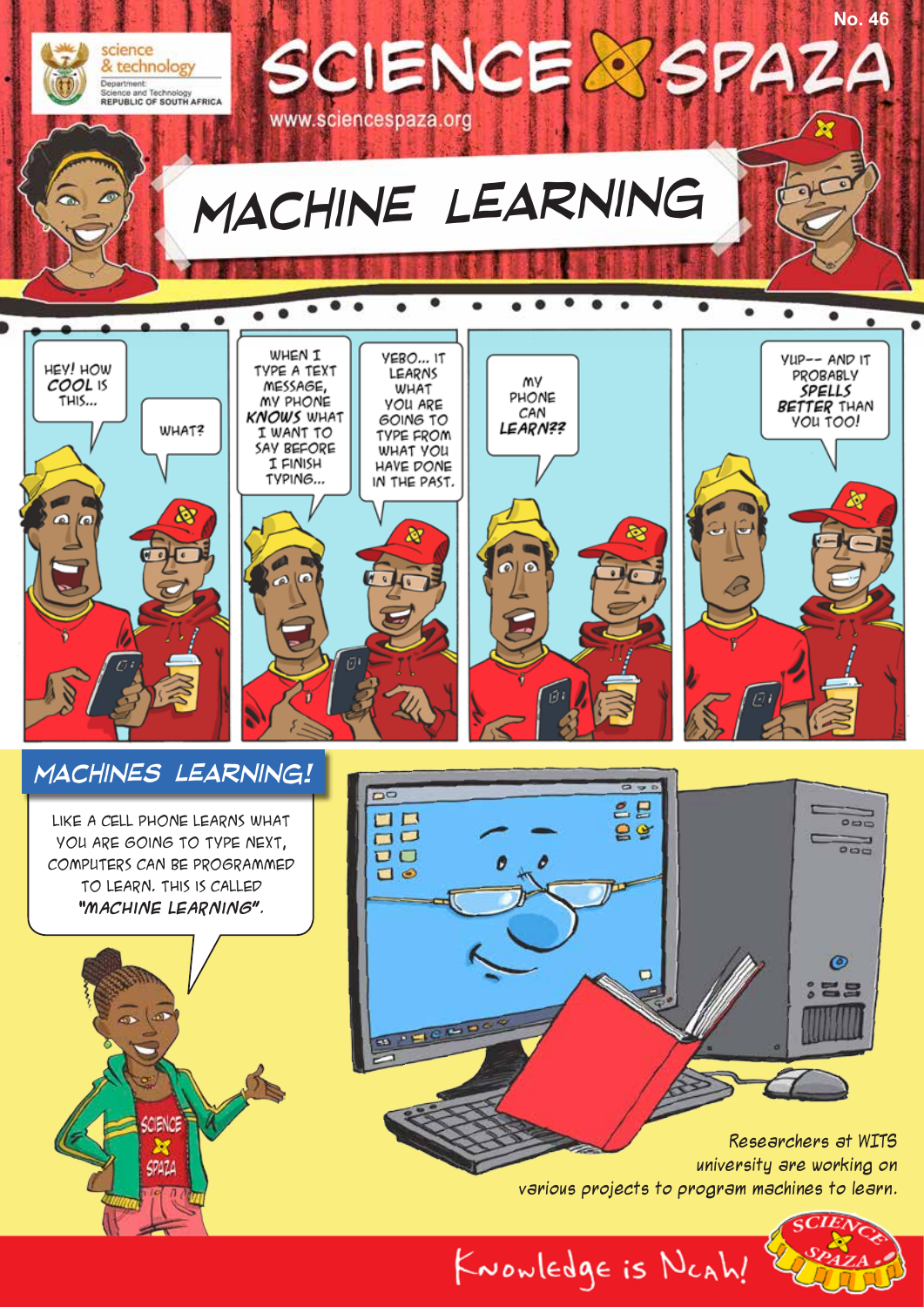## *Music Recommendation*



2

## *How machines learn*

When you looked at your friend's graph, it gave you a good idea of what kind of song they liked. If most of them were low energy songs, you were not going to choose a high energy song for them!



In the same way machines can be made to **recommend** music. They understand information (or data) by using **features** – like energy and pitch – to describe it. They then can make decisions based on the descriptions – like which music you like! Clever hey?! These kinds of machine are called **"Support Vector Machines"**.

There is a lot more to a song than energy and pitch. A machine will be able to take all the things that make up a song and **guess**, often quite accurately, what songs you would like.



This work is licensed under the Creative Commons Attribution-NonCommercial-NoDerivatives 4.0 International License. To view a copy of this license, visit http://creativecommons.org/licenses/by-nc-nd/4.0/.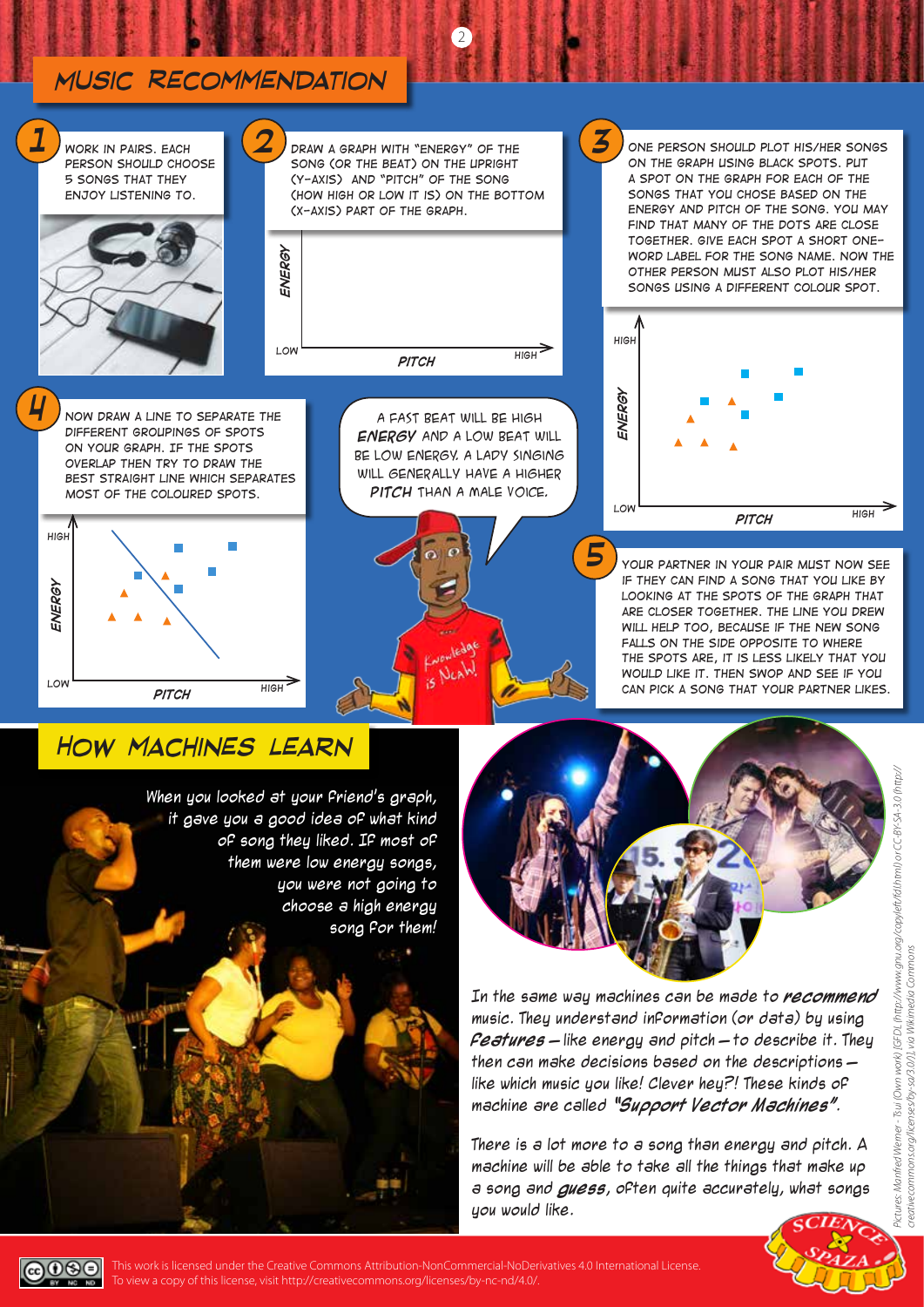### *Parking solution*

There is a problem at Wits University! Because of the number of student cars, it is often difficult for students to find a parking. One way to solve the problem would be with **Machine Learning!** 

 $\left(3\right)$ 



**The idea is ....** When a student drives onto the campus, they can swipe their **student ID card.** The computer has information (data) loaded into it that tells it where they need to be on campus and tells them where the nearest parking space is. **How awesome is that?**

## *careers:*

#### Computer

programmers write programs that make computers perform tasks. They can instruct computers to learn to predict and recommend things.

#### Statisticians are

important in machine learning. They are skilled in making "models" (or predictions) from information or data. They also are able to test to see if these models are working correctly.



**Ritesh Ajoodha** is a computer programmer who works specifically with machine learning. Ritesh defines machine learning as "computers that are able to learn to perform tasks without being specifically programmed for that task". He would like to be involved in computers that can work out what disease someone has. He says that every job you can think of has already been improved by a computer system, or is soon to be improved by one – a good reason to consider computer science as a career.

9999999 *curriculum links*

- **Grade 7, 8, 9: Mathematics** – Numeric and Geometric Patterns (Investigate and Extend Patters), Graphs (Interpreting Graphs, Drawing Graphs).
- **Grade 10,11,12 : Mathematics** – Number Patterns Sequences and Series, Statistics.

KNOWLEDgE is NCAh!